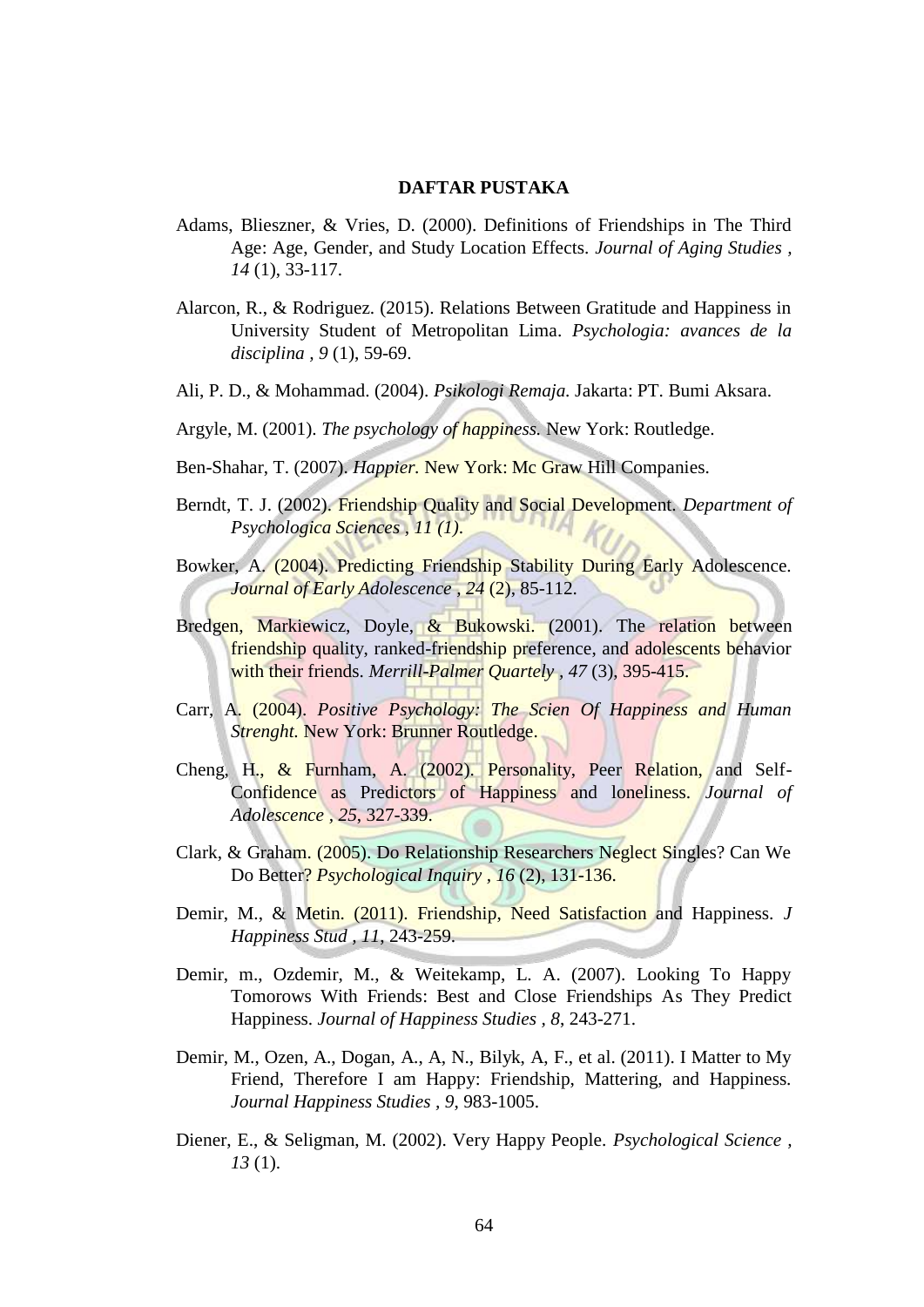- Eid, M., & Larsen, R. J. (2008). *The Science of Subjective Well-Being.* New York: The Guilford Press.
- Emmons, R. A. (2007). *Thanks! How thr New Science of Gratitude Can Make You Happier.* New York: Houghton Mifflin Company.
- Emmons, R. A., & Hill, J. (2001). *Word of Gratitude: For Mind, Body, and Soul.* Philadelphia & London: Templeton Foundation Press.
- Emmons, R. A., & Mcullough, M. E. (2004). *The Psychology of Gratitude.* Oxford New York: Oxford University Press.
- Fauziah, N. (2014). Empati, Persahabatan, dan Kecerdasan Adversitas Pada Mahasiswa Yang Sedang Skripsi. *Jurnal Psikologi Undip , 13* (1).
- Febrieta, D., & Pertiwi. (2017). Hubungan Antara Persahabatan dan Kebahagiaan. *Jurnal Psiko Bhara Kajian Ilmiah dan Penelitian Psikologi , 1* (1).
- Gross, R. (2013). *Handbook Psychology The Science Of Mind And Behavior* (6 ed.). Yogyakarta: Pustaka Belajar.
- Harijanto, & Setiawan. (2017). Hubungan Antara Dukungan Sosial Dan Kebahagiaan Pada Mahasiswa Perantau Di Surabaya. *Psychopreuneur Journal , 1* (1).
- Hikmah, N., Sedjo, & Annisa. (2019). Pemaafan dan Kualitas Persahabatan Pada Santri Yang Tinggal di Pondok Pesantren. *Jurnal Psikologi , 12* (1).
- Hills, P., & Argyle, M. (2002). The Oxford Happiness Questionnaire: a compact scale for the measurement of psychological well-being. *Personality and Individual Defferences* , 1073-1082.
- Hwang, H., Jeonghwa, Hyunmi, & Lee. (2015). Impact of Elf-esteem and Gratitude Disposition on Happiness in Pre-Service Early Childhood Teachers. *Social and Behavioral Sciences , 174*, 3447-3453.
- Indrawan, A. F. (Rabu, 27 Juli 2016). *Stress Skripsi Ditolak, Efr Tewas Gantung Diri.* Jakarta: detikNews.
- Kim, Anisti, Kwartarini, & Moordiningsih. (2015). Happiness Orientations Among Adolescents Raised In Urban and Rural Areas. *Journal Indigenous , 13* (1), 15-28.
- Konig, S., & Gluck, J. (2013). Individual Differences in Wisdom Conceptions: Relationships to Gratitude and Wisdom. *Journal Aging and Human Development , 77* (2), 127-147.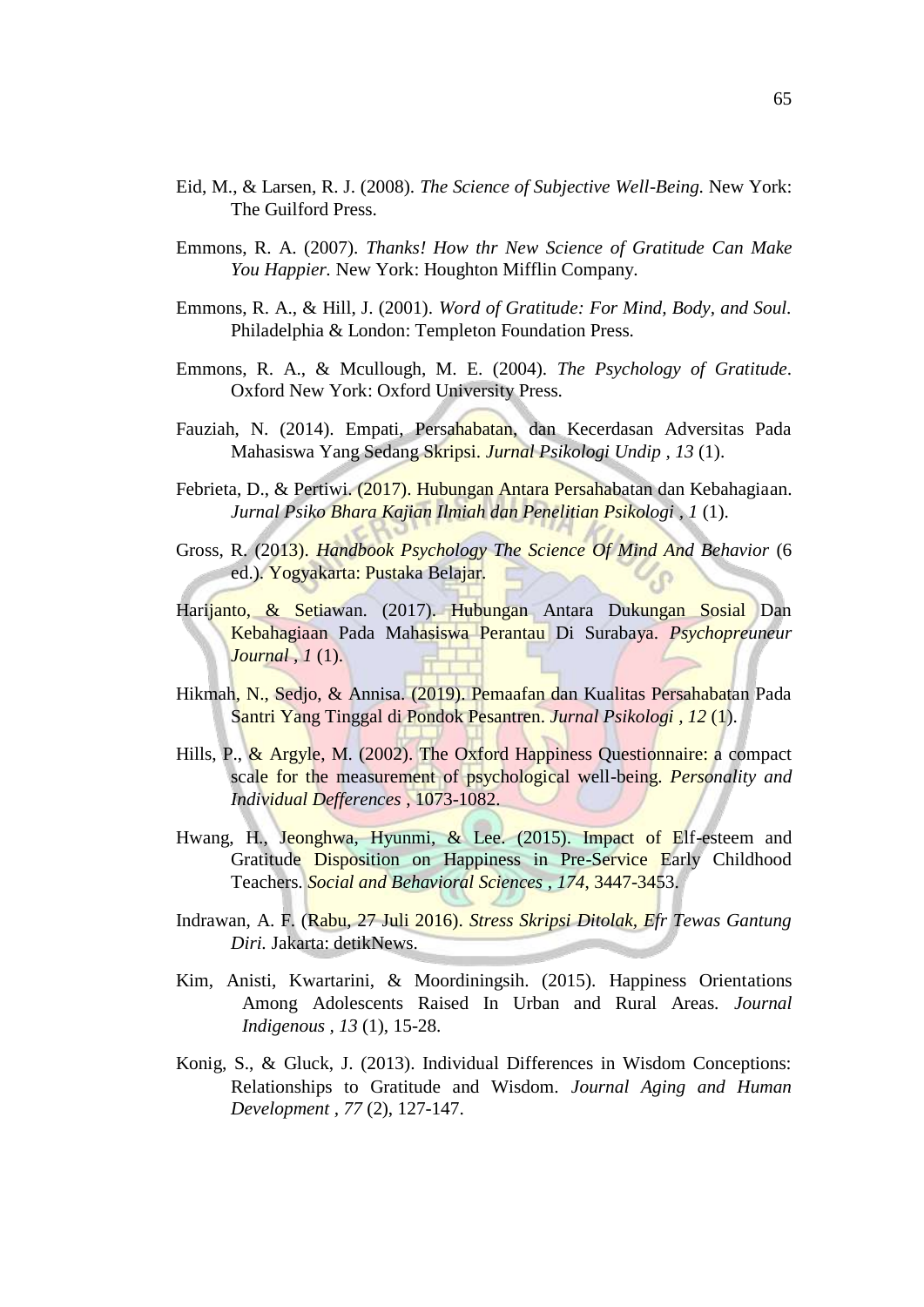- Llenares, I. I. (2020). Gratitude Moderates the Relationship Betwees Happiness and Resilience. *International Journal of Emotional Education , 12* (2), 103-108.
- Lubis, B. (2019). Syukur dengan Kebahagiaan Remaja. *Jurnal Pionir LPPM Universitas Asahan , 5* (4).
- Martin, P. (2005). *Making Happy People: The Nature of Happiness and its Origins in Childhood.* London and Newyork: Fourth Estate.
- Mccullough, M. E., Tsang, J. A., & Emmons, R. (2002). The Grateful Disposition: A Conceptual and Empirical Topography. *Journal of Personality and Social Psychology , 82* (1), 112-127.
- Michalos, A. C. (2007). *Education, Happiness and Wellbeing.* Canada: Institude for Social Research and Evaluation.
- Noddings, N. (2003). *Happiness and Education.* Cambrige: Cambrige University Press.
- Partini, E. H. (2015). Hubungan antara Persahabatan dengan Kebahagiaan Pada Remaja. *Jurnal Psikologi , 1* (1).
- Peterson, C., & Seligman, M. E. (2004). *Chracter Strengths and Virtues.* New York: Oxford University Press.
- Prabowo, R. B., & Laksmiwati, H. (2020). Hubungan antara Rasa Syukur dengan Kebahagiaan pada Mahasiswa Jurusan Psikologi Universitas Negeri Surabaya. *Jurnal Penelitian Psikologi , 7* (1).
- Rusdiana, i. (2017). Konsep Authentic Happiness pada Remaja dalam Perspektif Teori Myers. *Jurnal Kependidikan Dasar Islam Berbasis Sains , 2* (1).
- Ryff, C. D., & Singer, B. H. (2008). Know Thyself and Become What You Are: A Eudaimonic Approach To Psychological Well-Being. *Journal of Happiness Studies , 9* (1), 13-39.
- Saldarriaga, L. M., Greco, C., & Bukowski, W. M. (2013). *Friendship and happiness : A bidirectional dynamic process.* Argentina.
- Santrock, J. W. (2003). *Adolescence: Perkembangan Remaja edisi keenam.* Jakarta: Erlangga.
- Santrock, J. W. (2007). *Remaja* (1 ed.). Jakarta: Erlangga.
- Sarwono, S. W. (2013). *Psikologi Remaja* (16 ed.). Jakarta: PT. Raja Grafindo Persada.